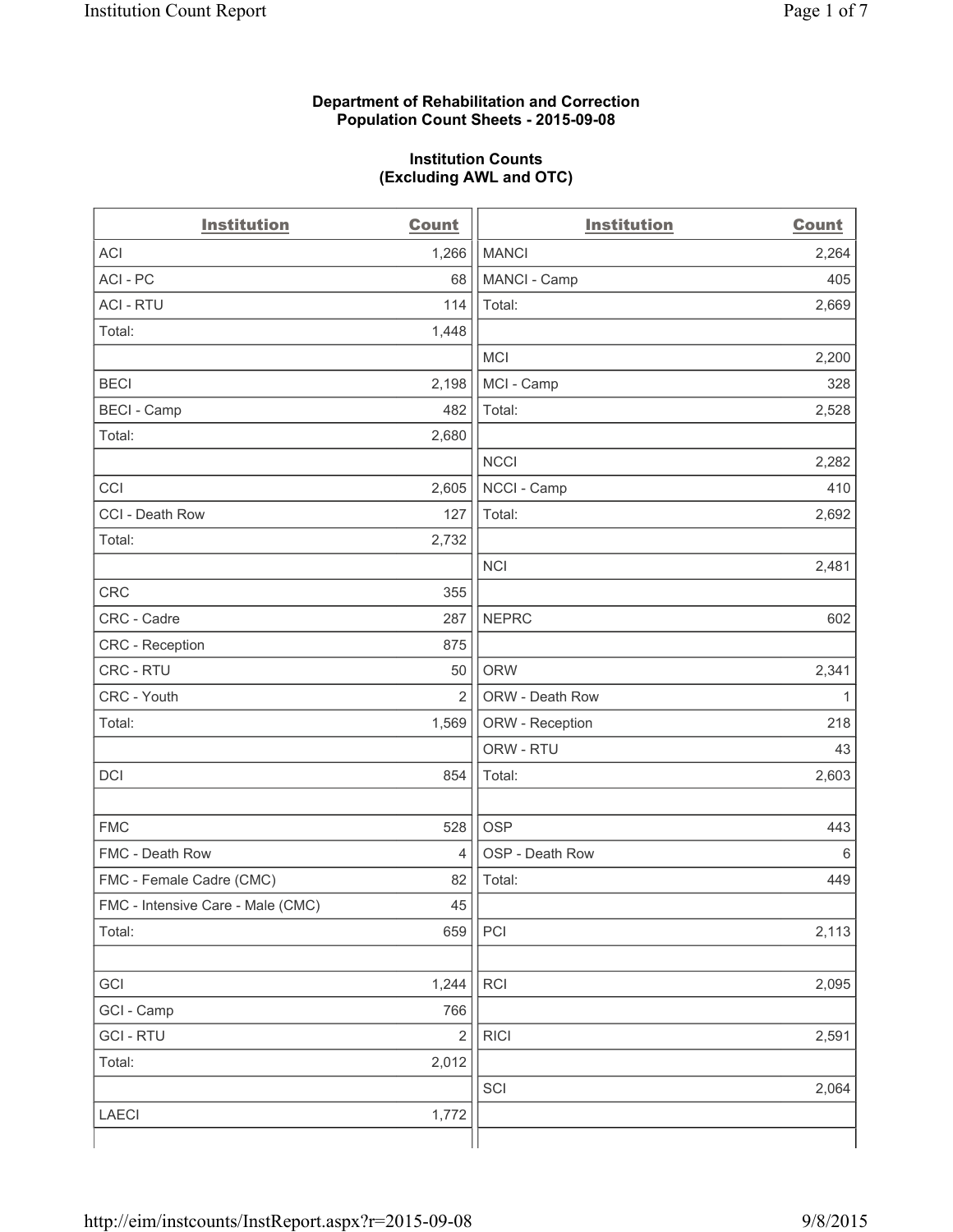|                          |       | <b>SOCF</b> | 1,147                       |
|--------------------------|-------|-------------|-----------------------------|
| LECI                     | 2,304 | SOCF - RTU  | 48                          |
| LECI - Camp              | 176   | Total:      | 1,195                       |
| Total:                   | 2,480 |             |                             |
|                          |       | <b>TCI</b>  | 1,094                       |
| LOCI                     | 2,267 | TCI - Camp  | 450                         |
|                          |       | Total:      | 1,544                       |
| <b>LORCI</b>             | 237   |             |                             |
| LORCI - Cadre            | 145   | <b>TOCI</b> | 973                         |
| <b>LORCI - Reception</b> | 1,021 | TOCI - PC   | 110                         |
| Total:                   | 1,403 | Total:      | 1,083                       |
|                          |       |             |                             |
| <b>MACI</b>              | 1,161 | <b>WCI</b>  | 1,278                       |
| MACI - Minimum           | 1,424 | WCI - RTU   | 93                          |
| Total:                   | 2,585 | Total:      | 1,371                       |
|                          |       |             |                             |
|                          |       |             | EN EA1<br>Total Dopulation: |

**Total Population: 50,541**

\* The Total Population includes 32 Offenders with Reason Codes 30 & 31. \*\* The Total Population includes 32 Offenders with Reason Code 0A.

# **Male Population by Security Level (Include AWL and Exclude OTC)**

| <b>Security Level</b>  |                   | <b>Body</b> | <b>AWL</b> | $(-OTC)$       | <b>Total</b> |
|------------------------|-------------------|-------------|------------|----------------|--------------|
| Total Level 5          |                   | 130         | 2          | $\overline{2}$ | 130          |
| Total Level 4          |                   | 1,748       | 13         | 11             | 1,750        |
| Total Level 3          |                   | 11,568      | 141        | 109            | 11,600       |
| Total Level 2          |                   | 17,281      | 241        | 167            | 17,355       |
| <b>Total Level 1</b>   |                   | 15,443      | 212        | 93             | 15,562       |
| <b>Total Death Row</b> |                   | 139         |            |                | 139          |
|                        | <b>Total Male</b> | 46,309      | 610        | 383            | 46,536       |

#### **Female Population by Institution (Include AWL and Exclude OTC)**

| <b>Institution</b>       | <b>Body</b> | <b>AWL</b> | $(-OTC)$ | <b>Total</b> |
|--------------------------|-------------|------------|----------|--------------|
| <b>DCI</b>               | 854         | 8          | 3        | 859          |
| <b>FMC</b>               | 25          | 4          |          | 28           |
| FMC - Female Cadre (CMC) | 82          |            | 0        | 83           |
| <b>NEPRC</b>             | 602         | 18         | 4        | 616          |
| <b>ORW</b>               | 2,341       | 50         | 23       | 2,368        |
| <b>ORW - Death Row</b>   |             | U          | 0        |              |
| ORW - Reception          | 218         |            |          | 218          |
|                          |             |            |          |              |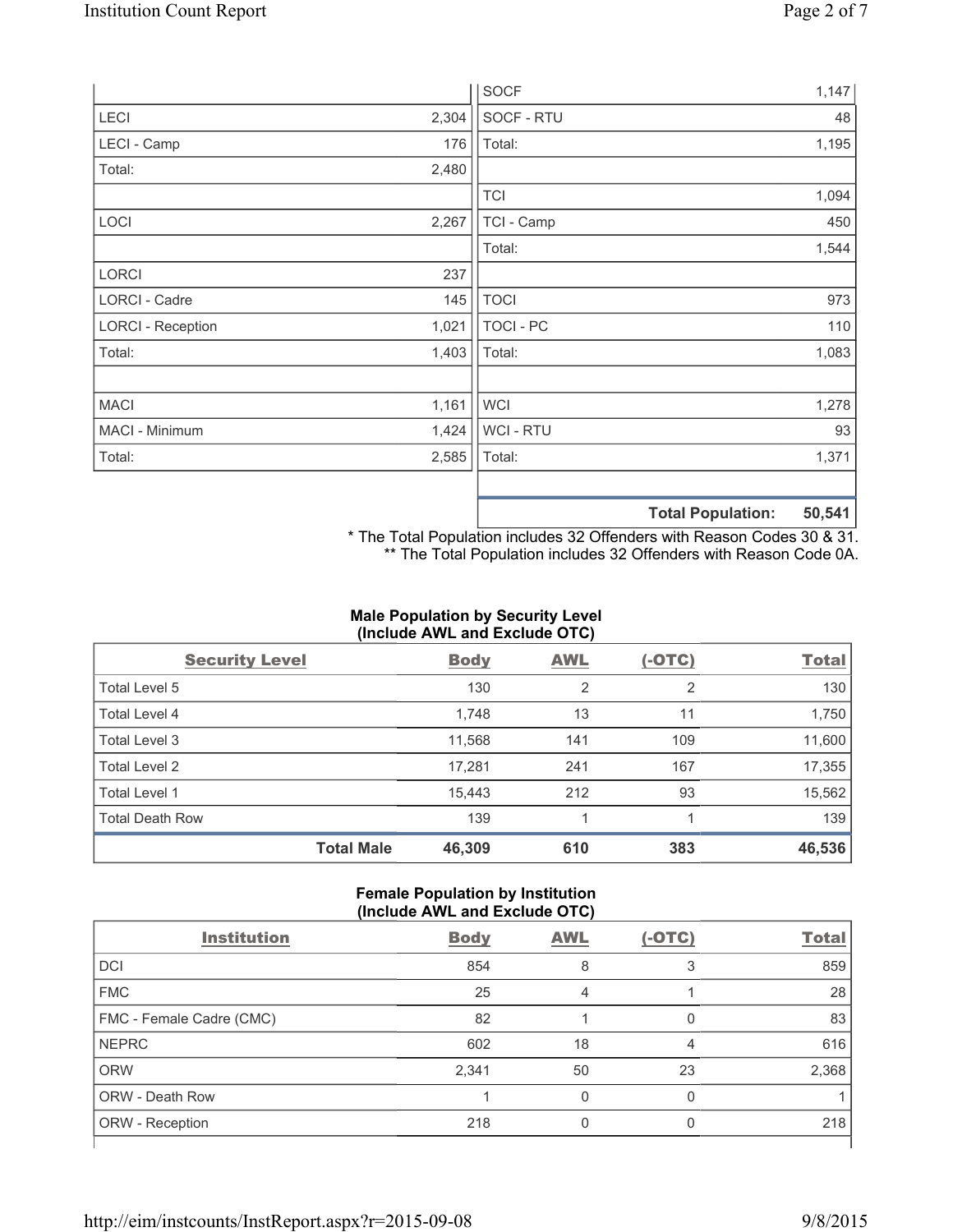| <b>ORW - RTU</b> |                          | 43     |     |     | 43 l   |
|------------------|--------------------------|--------|-----|-----|--------|
|                  | <b>Total Female</b>      | 4,166  |     | 31  | 4,216  |
|                  |                          |        |     |     |        |
|                  | <b>Total Population:</b> | 50,475 | 691 | 414 | 50,752 |

## **Male Population by Institution: Security Level 5 (Include AWL and Exclude OTC)**

|       | <b>Institution</b>   | <b>Body</b> | AWL | $(-OTC)$ | <u>Total</u> |
|-------|----------------------|-------------|-----|----------|--------------|
| . OSP |                      | 130         |     |          | 130          |
|       | <b>Total Level 5</b> | 130         |     |          | 7 J U        |

# **Male Population by Institution: Security Level 4 (Include AWL and Exclude OTC)**

| <b>Institution</b>       |                      | <b>Body</b>    | <b>AWL</b>          | $(-OTC)$            | <b>Total</b>              |
|--------------------------|----------------------|----------------|---------------------|---------------------|---------------------------|
| <b>BECI</b>              |                      | $\sqrt{3}$     | $\mathsf{0}$        | $\mathsf{0}$        | $\ensuremath{\mathsf{3}}$ |
| CRC                      |                      | $\mathsf g$    | $\mathsf{O}\xspace$ | $\mathsf{O}\xspace$ | $\boldsymbol{9}$          |
| CRC - Cadre              |                      | 1              | $\mathsf{O}\xspace$ | $\mathbf 0$         | $\mathbf{1}$              |
| CRC - Reception          |                      | $\sqrt{3}$     | $\mathsf{O}\xspace$ | $\mathsf{O}\xspace$ | $\ensuremath{\mathsf{3}}$ |
| LAECI                    |                      | 1              | $\mathsf{O}\xspace$ | $\mathbf 0$         | $\mathbf{1}$              |
| LECI                     |                      | $9$            | $\mathsf{O}\xspace$ | $\mathsf 0$         | $\boldsymbol{9}$          |
| LORCI                    |                      | $\overline{7}$ | $\mathsf{O}\xspace$ | 0                   | $\boldsymbol{7}$          |
| <b>LORCI - Cadre</b>     |                      | $\overline{2}$ | $\mathsf{O}\xspace$ | $\mathsf{O}\xspace$ | $\overline{2}$            |
| <b>LORCI - Reception</b> |                      | 16             | $\mathsf{O}\xspace$ | $\mathsf{O}\xspace$ | 16                        |
| <b>MANCI</b>             |                      | 8              | $\mathsf{O}\xspace$ | $\mathsf{O}\xspace$ | $\,8\,$                   |
| NCCI                     |                      | $9$            | $\mathsf{O}\xspace$ | $\mathbf 0$         | $\boldsymbol{9}$          |
| <b>NCI</b>               |                      | 5              | $\mathsf{O}\xspace$ | $\mathsf 0$         | 5                         |
| <b>OSP</b>               |                      | 302            | $\mathsf{O}\xspace$ | $\mathsf{O}\xspace$ | 302                       |
| <b>RCI</b>               |                      | $\overline{4}$ | 0                   | $\mathbf 0$         | $\overline{4}$            |
| <b>SOCF</b>              |                      | 1,058          | 12                  | 10                  | 1,060                     |
| SOCF - RTU               |                      | 45             | $\mathsf{O}\xspace$ | $\mathsf 0$         | 45                        |
| <b>TCI</b>               |                      | 16             | $\mathsf{O}\xspace$ | $\mathbf 0$         | 16                        |
| <b>TOCI</b>              |                      | 185            | $\mathbf{1}$        | $\mathbf{1}$        | 185                       |
| <b>TOCI - PC</b>         |                      | 45             | $\mathsf{O}\xspace$ | $\mathsf{O}\xspace$ | 45                        |
| <b>WCI</b>               |                      | 20             | $\mathsf{O}\xspace$ | $\boldsymbol{0}$    | 20                        |
|                          | <b>Total Level 4</b> | 1,748          | 13                  | 11                  | 1,750                     |

#### **Male Population by Institution: Security Level 3 (Include AWL and Exclude OTC)**

|                    | $(1101000 \text{ A})$ |            |              |
|--------------------|-----------------------|------------|--------------|
| <b>Institution</b> |                       | <b>AWL</b> | <u>Total</u> |
|                    |                       |            |              |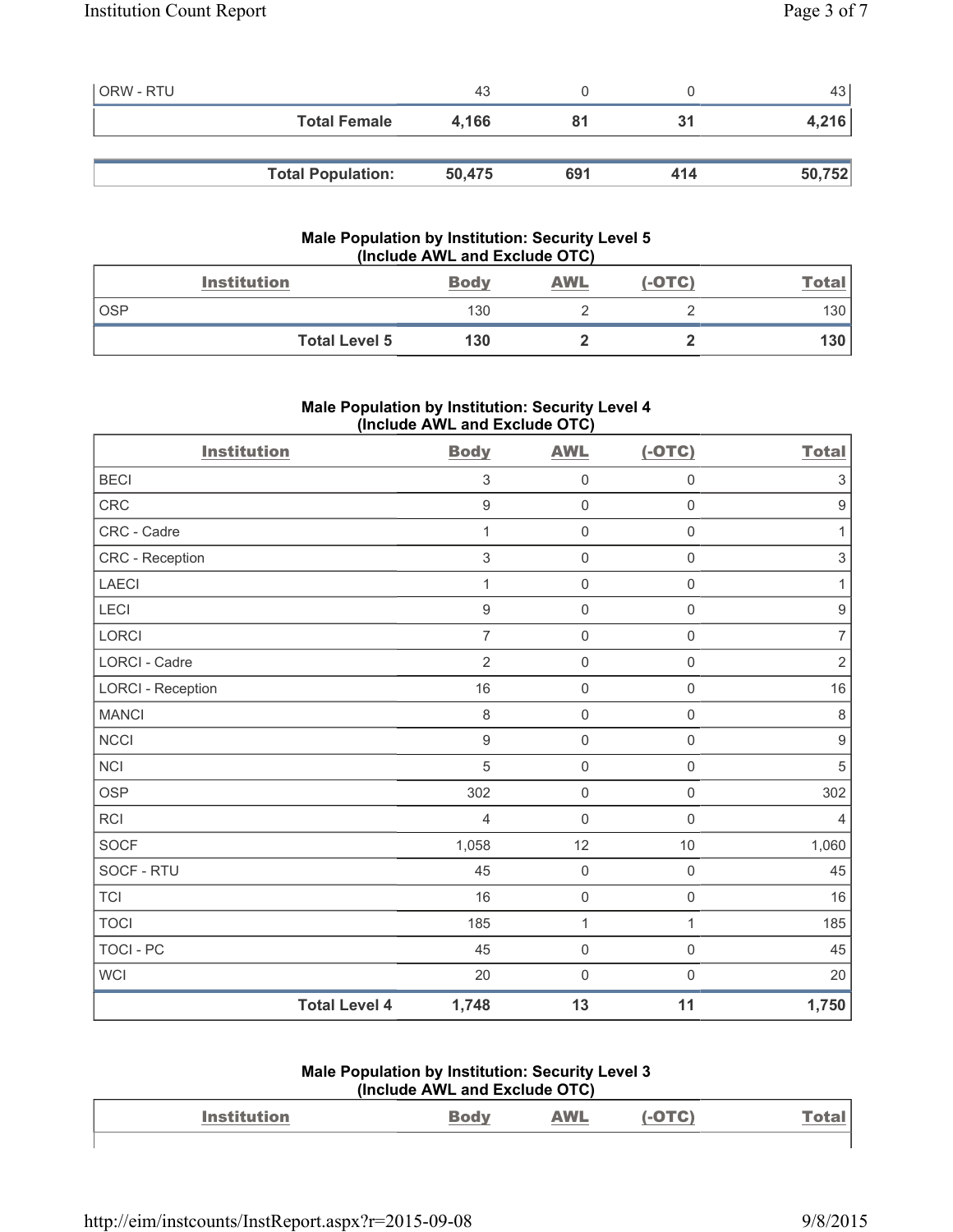| ACI                               | 14             | $\mathsf{O}\xspace$       | $\mathsf{O}\xspace$ | 14               |
|-----------------------------------|----------------|---------------------------|---------------------|------------------|
| ACI - PC                          | $\mathbf{1}$   | $\mathbf 0$               | $\mathsf{O}\xspace$ | $\mathbf{1}$     |
| <b>BECI</b>                       | $\overline{7}$ | $\mathsf 0$               | $\mathsf 0$         | $\boldsymbol{7}$ |
| CCI                               | $\overline{4}$ | $\mathsf{O}\xspace$       | $\mathsf 0$         | $\overline{4}$   |
| CRC                               | 98             | $\,8\,$                   | $\,$ 5 $\,$         | 101              |
| CRC - Cadre                       | 202            | $\mathsf{O}\xspace$       | $\mathsf{O}\xspace$ | 202              |
| <b>CRC</b> - Reception            | 651            | 12                        | 9                   | 654              |
| CRC - RTU                         | 30             | $\mathsf 0$               | $\mathsf{O}\xspace$ | $30\,$           |
| CRC - Youth                       | $\overline{2}$ | $\mathsf{O}\xspace$       | $\mathsf 0$         | $\sqrt{2}$       |
| <b>FMC</b>                        | $\,6\,$        | $\mathsf 0$               | $\mathsf{O}\xspace$ | $\,6\,$          |
| FMC - Intensive Care - Male (CMC) | $\,6\,$        | $\mathsf{O}\xspace$       | $\mathsf{O}\xspace$ | $\,6\,$          |
| LAECI                             | $\overline{7}$ | $\mathsf{O}\xspace$       | $\mathsf{O}\xspace$ | $\overline{7}$   |
| <b>LECI</b>                       | 2,199          | 20                        | 19                  | 2,200            |
| LOCI                              | 18             | $\mathbf 0$               | $\mathsf{O}\xspace$ | 18               |
| <b>LORCI</b>                      | 121            | 22                        | 17                  | 126              |
| <b>LORCI - Cadre</b>              | 105            | $\mathsf{O}\xspace$       | $\mathsf{O}\xspace$ | 105              |
| <b>LORCI - Reception</b>          | 695            | $\mathbf{1}$              | $\mathsf{O}\xspace$ | 696              |
| <b>MACI</b>                       | 1              | $\mathsf{O}\xspace$       | $\mathsf 0$         | $\mathbf{1}$     |
| <b>MANCI</b>                      | 2,190          | 24                        | 20                  | 2,194            |
| MCI                               | 14             | $\mathsf{O}\xspace$       | $\mathsf 0$         | 14               |
| <b>NCCI</b>                       | 19             | $\mathsf{O}\xspace$       | $\mathsf 0$         | 19               |
| <b>NCI</b>                        | 14             | $\mathsf 0$               | $\mathsf{O}\xspace$ | 14               |
| PCI                               | 51             | $\ensuremath{\mathsf{3}}$ | $\mathsf 0$         | 54               |
| RCI                               | 1,911          | 18                        | 15                  | 1,914            |
| <b>RICI</b>                       | 14             | $\mathbf{1}$              | $\mathbf{1}$        | 14               |
| SCI                               | $\overline{4}$ | $\mathsf{O}\xspace$       | $\mathsf{O}\xspace$ | 4                |
| SOCF                              | 88             | $\mathbf{1}$              | $\mathbf{1}$        | 88               |
| SOCF - RTU                        | $\mathfrak{S}$ | $\mathsf 0$               | $\mathsf{O}\xspace$ | $\sqrt{3}$       |
| <b>TCI</b>                        | 1,007          | 11                        | 11                  | 1,007            |
| TCI - Camp                        | $\mathbf{1}$   | $\mathsf{O}\xspace$       | $\mathsf{O}\xspace$ | $\mathbf{1}$     |
| <b>TOCI</b>                       | 722            | $\overline{4}$            | $\mathbf{1}$        | 725              |
| <b>TOCI - PC</b>                  | 60             | $\mathsf 0$               | $\mathsf{O}\xspace$ | 60               |
| <b>WCI</b>                        | 1,218          | $16$                      | $10\,$              | 1,224            |
| <b>WCI - RTU</b>                  | 85             | $\mathsf{O}\xspace$       | $\mathsf{O}\xspace$ | 85               |
| <b>Total Level 3</b>              | 11,568         | 141                       | 109                 | 11,600           |

#### **Male Population by Institution: Security Level 2 (Include AWL and Exclude OTC)**

| <b>Institution</b> | <b>Body</b> | <b>AWL</b> | <b>(-OTC)</b> | <u>Total</u> |
|--------------------|-------------|------------|---------------|--------------|
| <b>ACI</b>         | 591         | u          |               | 592          |
|                    |             |            |               |              |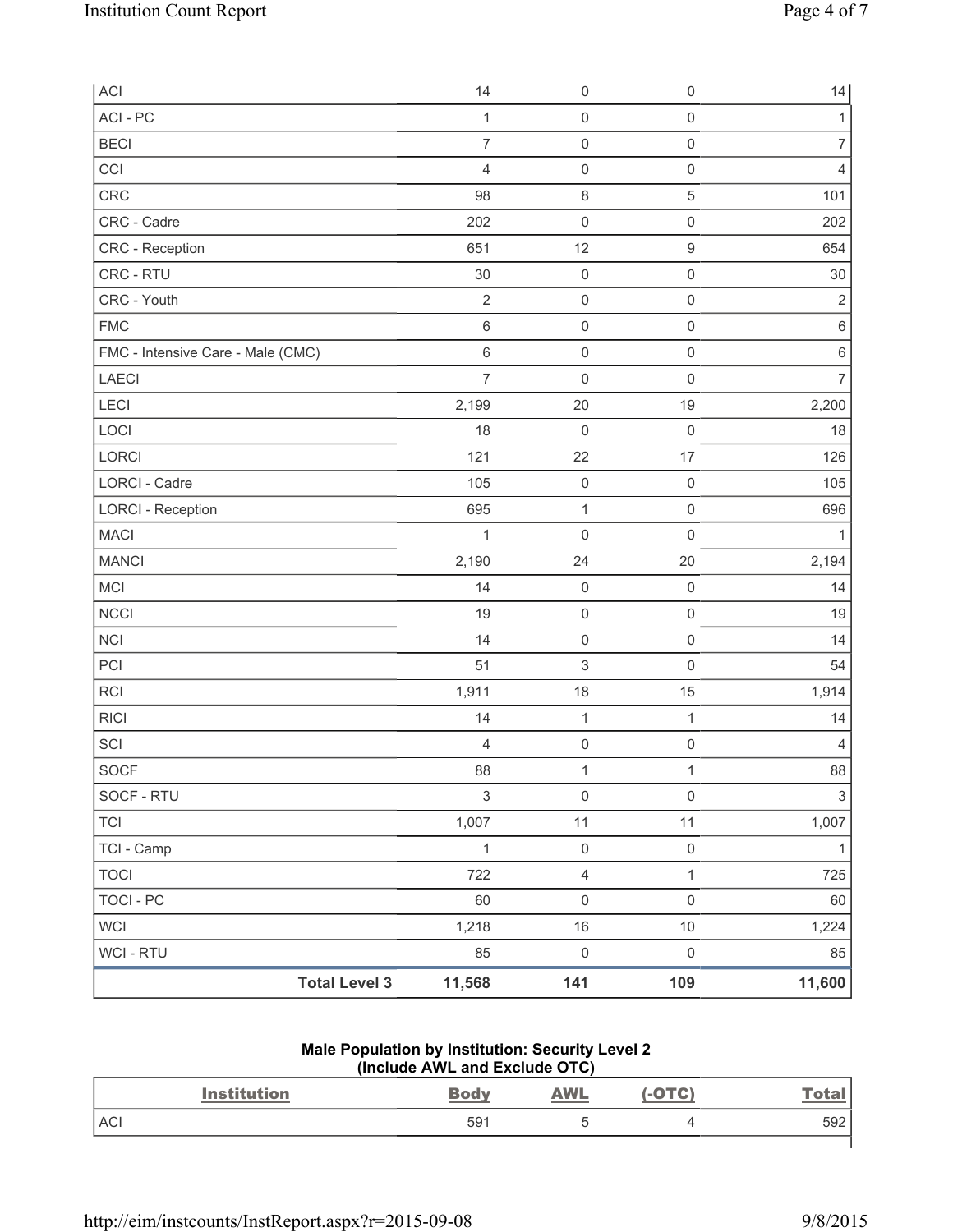| <b>Total Level 2</b>              | 17,281         | 241                                   | 167                                   | 17,355         |
|-----------------------------------|----------------|---------------------------------------|---------------------------------------|----------------|
| WCI - RTU                         | $\overline{7}$ | $\mathsf{O}\xspace$                   | $\mathsf 0$                           | $\overline{7}$ |
| <b>WCI</b>                        | 39             | $\mathsf{O}\xspace$                   | $\mathsf 0$                           | 39             |
| <b>TOCI - PC</b>                  | $\sqrt{5}$     | $\mathsf{O}\xspace$                   | $\mathsf 0$                           | $\sqrt{5}$     |
| <b>TOCI</b>                       | 66             | $\mathsf{O}\xspace$                   | $\mathsf 0$                           | 66             |
| <b>TCI</b>                        | 25             | $\mathsf{O}\xspace$                   | $\mathsf 0$                           | 25             |
| SCI                               | 937            | $17\,$                                | $\overline{7}$                        | 947            |
| <b>RICI</b>                       | 1,470          | 28                                    | 15                                    | 1,483          |
| RCI                               | 180            | $\overline{2}$                        | $\overline{2}$                        | 180            |
| PCI                               | 754            | 12                                    | 5                                     | 761            |
| $\sf NC I$                        | 1,655          | 27                                    | 23                                    | 1,659          |
| NCCI - Camp                       | 16             | 0                                     | $\mathsf 0$                           | 16             |
| <b>NCCI</b>                       | 1,566          | 22                                    | 14                                    | 1,574          |
| MCI - Camp                        | $\mathbf 1$    | $\mathsf{O}\xspace$                   | $\mathsf 0$                           | 1              |
| <b>MCI</b>                        | 1,684          | 17                                    | 10                                    | 1,691          |
| <b>MANCI</b>                      | 51             | $\mathsf{O}\xspace$                   | $\mathsf{O}\xspace$                   | 51             |
| <b>MACI</b>                       | 1,160          | 11                                    | $\boldsymbol{7}$                      | 1,164          |
| <b>LORCI - Reception</b>          | 200            | $\mathbf{1}$                          | $\mathbf{1}$                          | 200            |
| <b>LORCI - Cadre</b>              | 33             | $\mathsf 0$                           | $\mathsf{O}\xspace$                   | 33             |
| LORCI                             | 77             | 24                                    | 21                                    | 80             |
| LOCI                              | 1,086          | 8                                     | $\overline{7}$                        | 1,087          |
| LECI                              | 81             | 0                                     | $\mathsf{O}\xspace$                   | 81             |
| <b>LAECI</b>                      | 1,089          | 28                                    | 23                                    | 1,094          |
| <b>GCI-RTU</b>                    | $\mathbf{1}$   | $\mathsf{O}\xspace$                   | $\mathsf 0$                           | 1              |
| GCI - Camp                        | 1              | $\mathsf{O}\xspace$                   | $\mathsf 0$                           | 1              |
| GCI                               | 823            | 5                                     | $\overline{4}$                        | 824            |
| FMC - Intensive Care - Male (CMC) | 22             | 0                                     | $\mathsf{O}\xspace$                   | 22             |
| <b>FMC</b>                        | $\,6\,$        | $\mathbf{1}$                          | $\mathsf{O}\xspace$                   | $\overline{7}$ |
| CRC - RTU                         | 18             | $\mathsf{O}\xspace$                   | $\mathsf{O}\xspace$                   | 18             |
| <b>CRC</b> - Reception            | 113            | $\sqrt{2}$                            | $\sqrt{2}$                            | 113            |
| CRC - Cadre                       | 73             | $\mathsf{O}\xspace$                   | $\mathsf{O}\xspace$                   | 73             |
| CCI<br>CRC                        | 1,728<br>128   | $\,$ 5 $\,$                           | $\ensuremath{\mathsf{3}}$             | 1,728<br>130   |
| <b>BECI</b> - Camp                | $\mathbf{1}$   | $\mathsf{O}\xspace$<br>$\overline{7}$ | $\mathsf{O}\xspace$<br>$\overline{7}$ | 1              |
| <b>BECI</b>                       | 1,457          | 19                                    | 12                                    | 1,464          |
| <b>ACI - RTU</b>                  | 71             | $\mathsf 0$                           | $\mathsf 0$                           | 71             |
| ACI - PC                          | 66             | $\mathsf{O}\xspace$                   | $\mathsf{O}\xspace$                   | 66             |
|                                   |                |                                       |                                       |                |

**Male Population by Institution: Security Level 1 (Include AWL and Exclude OTC)**